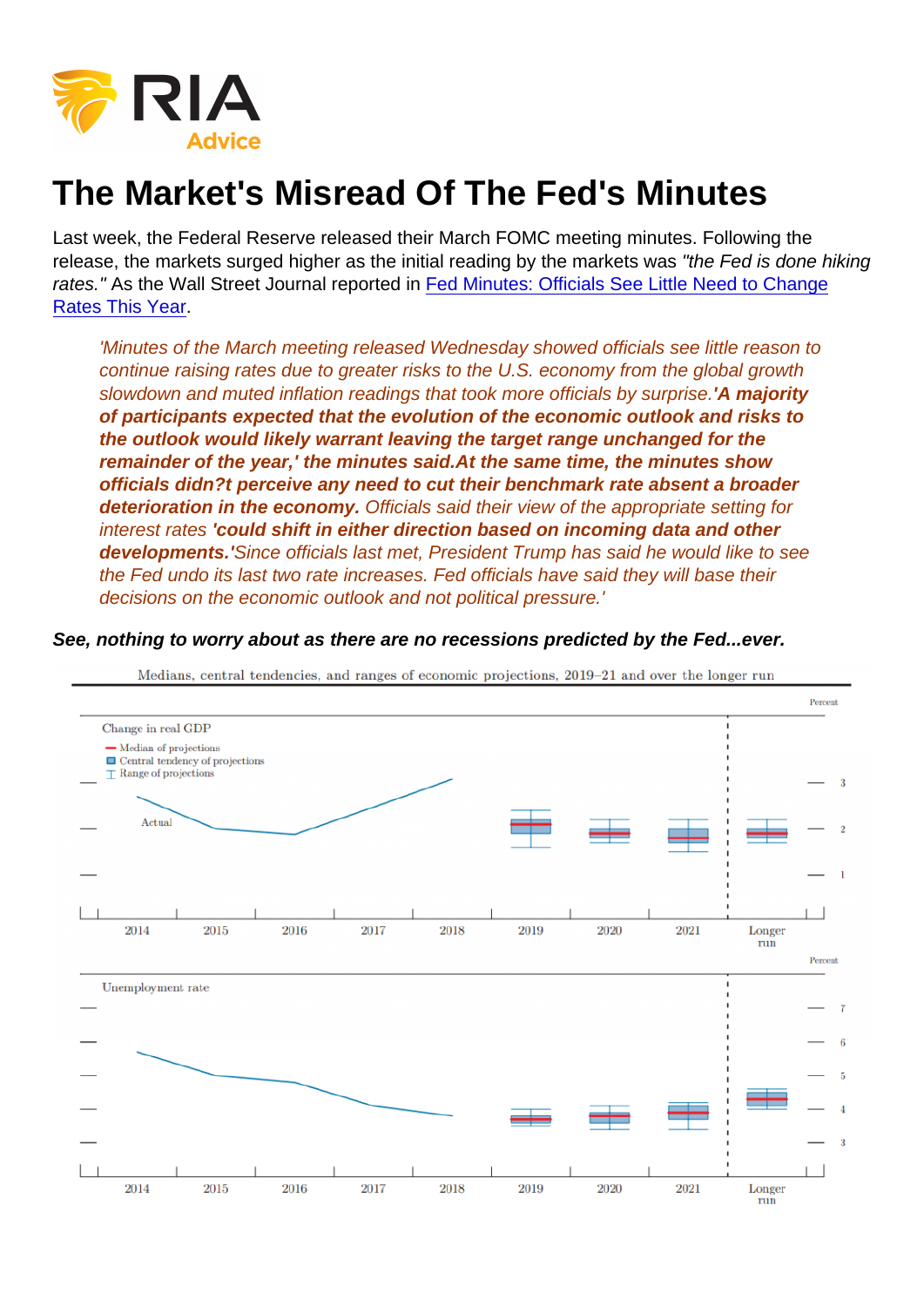As Peter Bookvar noted Wednesday afternoon, don't believe for a moment the Fed isn't specifically targeting the market:

"I've said many times to insert 'S&P 500' for 'financial developments' because that is essentially what we're talking about here when its cited. So the Fed is referring to 'significant uncertainties' with regards to the S&P 500. What uncertainties exactly now since the S&P 500 is just off all time record highs? They also acknowledged that their jawboning which shifted policy to one that is more 'flexible' is what boosted the stock market. 'In their discussion of financial developments (S&P 500), participants observed that a good deal of the tightening over the latter part of last year in financial conditions (S&P 500) had since been reversed; Federal Reserve communications since the beginning of this year were seen as an important contributor to the recent improvements in financial conditions ?(S&P 500). Participants noted that asset valuations had recovered strongly.' Thanks Fed, high five and the parenthesis and underline are obviously mine."

But here is the problem with the market's assumption:

"The Fed Did Not Say They Were Done Hiking Rates"

While the Fed said they would be "patient" for now, there are already indications that economic growth and inflation will pick up over the next couple of quarters, (No, this isn't the revival of the economy, but simply a normal seasonal bounce from pent up demand following a cold winter.)? Complicating matters for the Fed is the strength of the dollar, the continued rise oil prices which is already leading to stronger inflationary prints, and increases in wages which will lead to concerns about an overheating economy. Such will put the Fed in a "box" with respect to both being "data dependent" as well as maintaining some semblance of "independence." In other words, while they may be "patient" for the moment, that doesn't mean their position won't change. As noted in their minutes:

"Most participants indicated that they did not expect the recent weakness in spending to persist beyond the first quarter. <sup>?"</sup>Several participants noted that their views of the appropriate target range for the federal funds rate could shift in either direction based on incoming data and other developments. Some participants indicated that if the economy evolved as they currently expected, with economic growth above its longer-run trend rate, they would likely judge it appropriate to raise the target range for the federal funds rate modestly later this year"

Furthermore, as I note[d in this past weekend's missive](https://realinvestmentadvice.com/experience-is-the-only-cure-04-06-19/), the Fed has already been dropping hints (since the March meeting) about further rates hikes in 2019 and 2020.

"Cleveland Fed President Loretta Mester :

'Could we be done with policy rate increases this cycle? It is possible, but?if the economy performs along the lines I think is the most likely case?the fedfunds rate may need to move a bit higher than current levels.'

Philadelphia Fed President Patrick Harker :

'I continue to be in ?wait-and-see mode? with expectations of at most, one hike for 2019 and one for 2020.?

Those comments don?t align with a Fed eager to sit on the sidelines, reduce rates, or begin to inject further stimulus. However, while markets rallied on the idea the Fed will stay pat, for now, this still doesn't alleviate the problems we [noted previously:](https://realinvestmentadvice.com/fundamentally-speaking-earnings-growth-much-weaker-than-advertised/)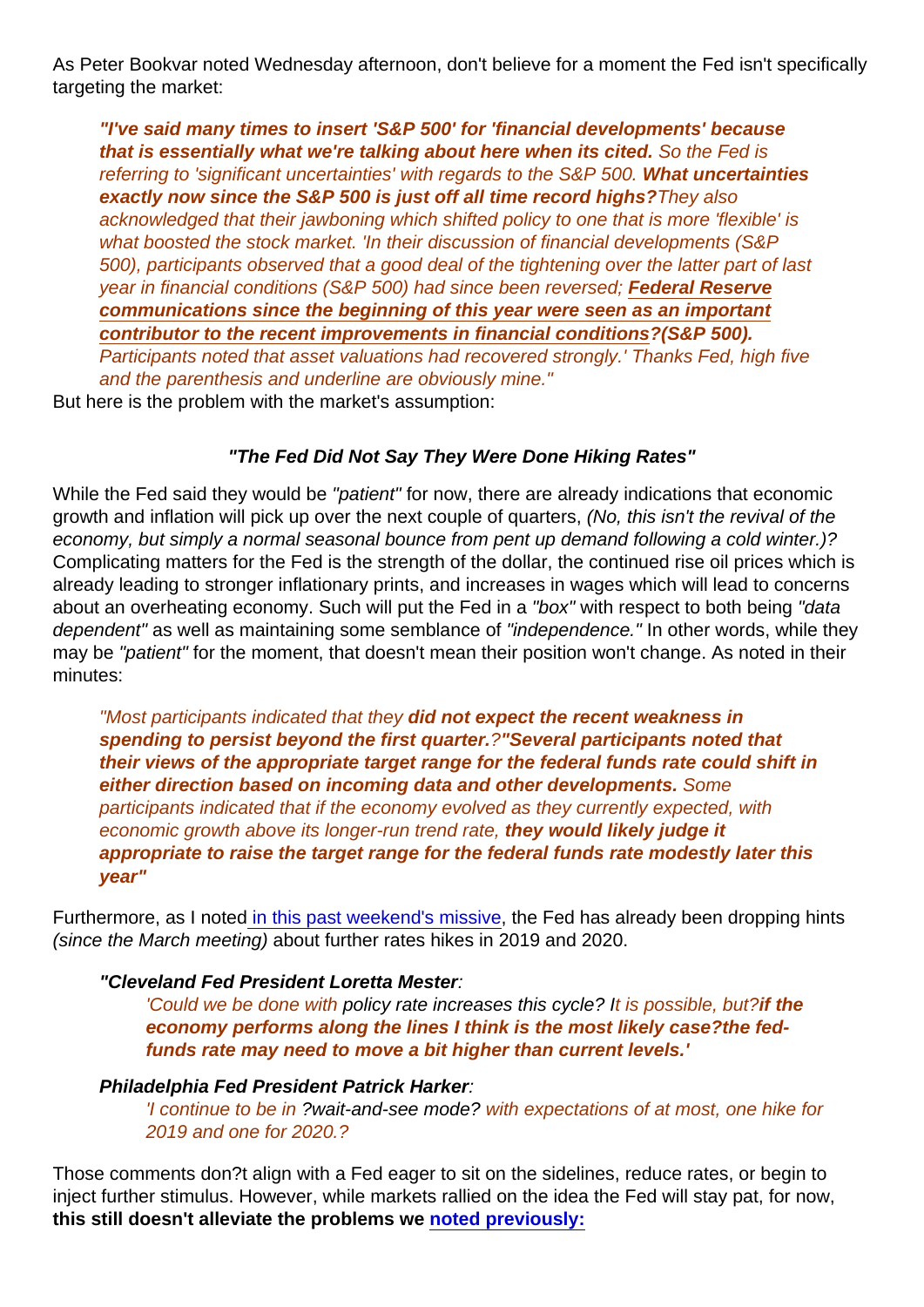- Yes, the Fed isn?t hiking rates, but they aren?t reducing them either.
- Yes, the Fed isn?t reducing their balance sheet any more after September, but they aren?t increasing it either.
- While economic growth outside of China remains weak, the year-over-year credit expansion in China IS slowing.
- [Employment growth](https://realinvestmentadvice.com/the-message-from-the-jobs-report-the-economy-is-slowing/) is slowing and will continue to weaken
- There is no massive disaster currently to spur a surge in government spending and reconstruction.
- There isn?t another stimulus package like tax cuts to fuel a boost in corporate earnings
- With the deficit already pushing \$1 Trillion, there will only be an incremental boost from additional deficit spending this year.?
- Unfortunately, it is also just a function of time until a recession occurs.

Most importantly, even if the Federal Reserve does begin to reverse course and inject liquidity, the effectiveness of those actions [will likely not have the same effect.](https://realinvestmentadvice.com/qe-then-now-why-it-may-not-work/) Why? Because the economic backdrop is not what it was a decade ago.?The table below compares a variety of financial and economic factors from January of 2009 to January 2019.

"The critical point here is that QE and rate reductions have the MOST effect when the economy, markets, and investors have been 'blown out,' deviations from the 'norm' are negatively extended, confidence is hugely negative. In other words, there is nowhere to go but up."

Unfortunately, the Fed is trapped between the data and their "need to do something" to keep the asset prices inflated to support economic growth. But that may not be enough as the bond market is already sniffing out the problems. Back to [Peter Bookvar:](https://www.marketwatch.com/story/this-economic-slowdown-is-not-a-blip-warns-strategist-who-manages-45-billion-2019-04-10)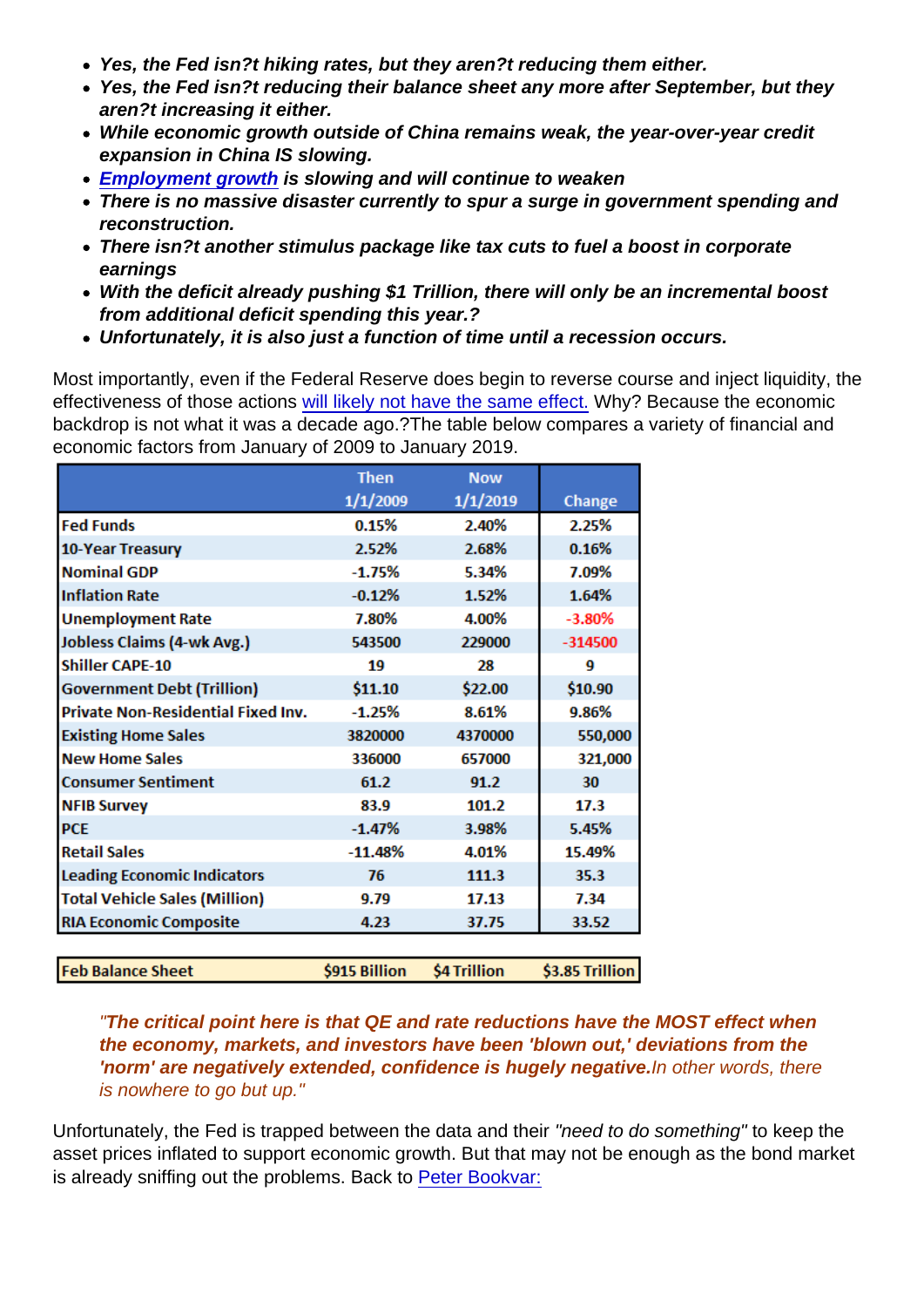"The stock market is assuming?things will improve in Q2 and throughout the second half. The bond market has a less-optimistic take on that, saying that the data is weak, and we?re going to reflect that right now in lower yields and inversions within the yield curve.?

Currently, 5 out of 10 yield curves we track (50%) are now inverted. Such is the highest risk of a recessionary onset as we have seen since 2007.

For Boockvar?s part, the fixed-income market is the indicator to watch.

?The bond market is going to be right. We?re in a slowdown that?s not just temporary, and I think that?s something that?s going to last throughout the year.?

He is right. While we are maintaining our equity exposure currently, we have also hedged those long-positions with gold and gold mining stocks, a heavier weighting than normal in cash, and have recalibrated the duration and credit risk in our bond holdings to account for the inversion. This is simply because the "risks" continue to outweigh the reward for the markets currently. As [Doug](https://realmoney.thestreet.com/dougs-daily-diary?published[value][date]=2019-04-10&author=All#fed-pats-itself--20190410) [Kass recently noted:](https://realmoney.thestreet.com/dougs-daily-diary?published[value][date]=2019-04-10&author=All#fed-pats-itself--20190410)

- ?Negative or near zero interest rates ?represent conditions that understandably exist immediately following a deep recession, not 10-years after.?
- Fewer Tools Left in the Policy Shed? as the Fed ends the tightening cycle with the absolute and real Federal Funds rate several hundred basis points lower than any economic cycle in history.?
- Debt Is a Governor to Growth ?and debt that is not self-funding is future consumption brought forward.?
- Deficit and Demographic Threats ?combined with a Fed balance sheet, which is four times normal, and slowing population growth, diminish intermediate to longerterm economic and profit growth prospects. Such is not supportive of higher